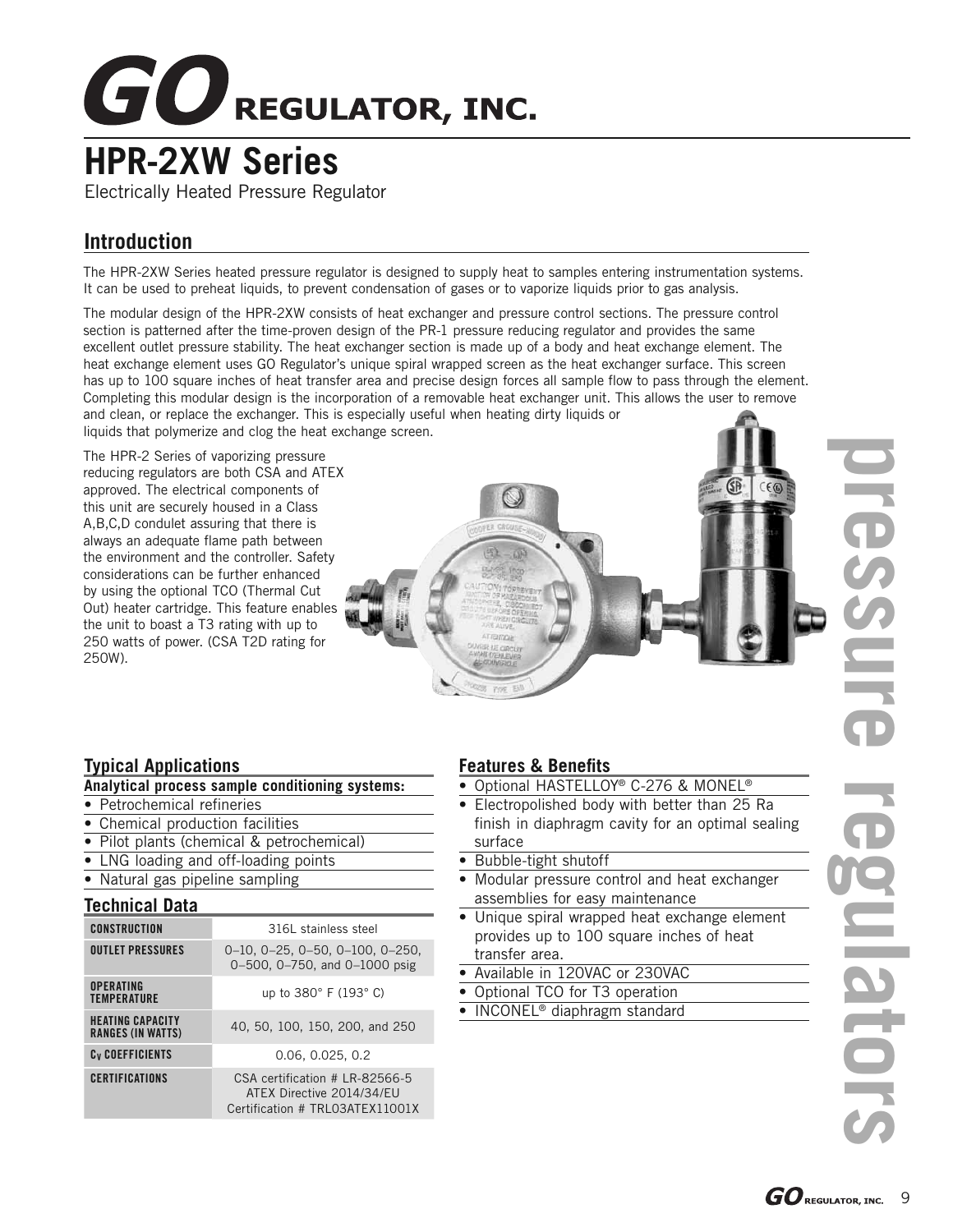## **HPR-2XW Series**

To Order, contact your local Distributor Link below: www.goreg.com/distributor/index.htm

Verify that your chosen part number is valid using the GO Wizards at www.goreg.com/products/matrix/index.htm



### **Maximum Temperature & Operating Inlet Pressures**

#### **HPR-2XW Electric 2-piece Assembly**

(Heater block and regulator body separate)

#### **HPR-2XW Electric 1-piece Assembly**

(Integral heater block and regulator)

| <b>SEAT MATERIAL</b>             | <b>MAXIMUM TEMPERATURE</b>                                                             | $\omega$   | <b>MAXIMUM OPERATING INLET</b><br><b>PRESSURE</b> |  | <b>SEAT MATERIAL</b> | <b>MAXIMUM TEMPERATURE</b>                                                             | $^{\circ}$     | <b>MAXIMUM OPERATING INLET</b><br><b>PRESSURE</b> |
|----------------------------------|----------------------------------------------------------------------------------------|------------|---------------------------------------------------|--|----------------------|----------------------------------------------------------------------------------------|----------------|---------------------------------------------------|
| $Tefzel^@$<br>CF PTFE<br>& PCTFE | Up to $175^\circ$ F (80 $^\circ$ C)                                                    | @          | 3600 psig (24.82 MPa)                             |  |                      | Up to $175^\circ$ F (80 $^\circ$ C)                                                    | @              | 3600 psig (24.82 MPa)                             |
|                                  | 176 $^{\circ}$ F to 300 $^{\circ}$ F<br>$(80^\circ \text{ C to } 148^\circ \text{ C})$ | $^{\circ}$ | 1000 psig (6.90 MPa)                              |  | Tefzel®<br>CF PTFE   | 176° F to 300° F<br>$(80^\circ \text{ C to } 148^\circ \text{ C})$                     | @              | 1000 psig (6.90 MPa)                              |
|                                  | $301^\circ$ F to $380^\circ$ F<br>(148°C to 193°C)                                     | $^{\circ}$ | 400 psig (2.76 MPa)                               |  |                      | 301° F to 380° F<br>$(148^\circ \text{ C to } 193^\circ \text{ C})$                    | @              | 400 psig (2.76 MPa)                               |
| <b>PEEK™</b>                     | Up to $380^\circ$ F (193 $^\circ$ C)                                                   | @          | 3600 psig (24.82 MPa)                             |  |                      | Up to $175^\circ$ F (80 $^\circ$ C)                                                    | $^{\circledR}$ | 6000 psig (41.37 MPa)                             |
|                                  |                                                                                        |            |                                                   |  | <b>PCTFE</b>         | 176 $^{\circ}$ F to 300 $^{\circ}$ F<br>$(80^\circ \text{ C to } 148^\circ \text{ C})$ | $^{\circledR}$ | 1000 psig (6.90 MPa)                              |
|                                  |                                                                                        |            |                                                   |  |                      | 301° F to 380° F<br>$(148^\circ \text{ C to } 193^\circ \text{ C})$                    | $^{\circledR}$ | 400 psig (2.76 MPa)                               |

PEEK™ Up to 380° F (193° C) @ 6000 psig (41.37 MPa)